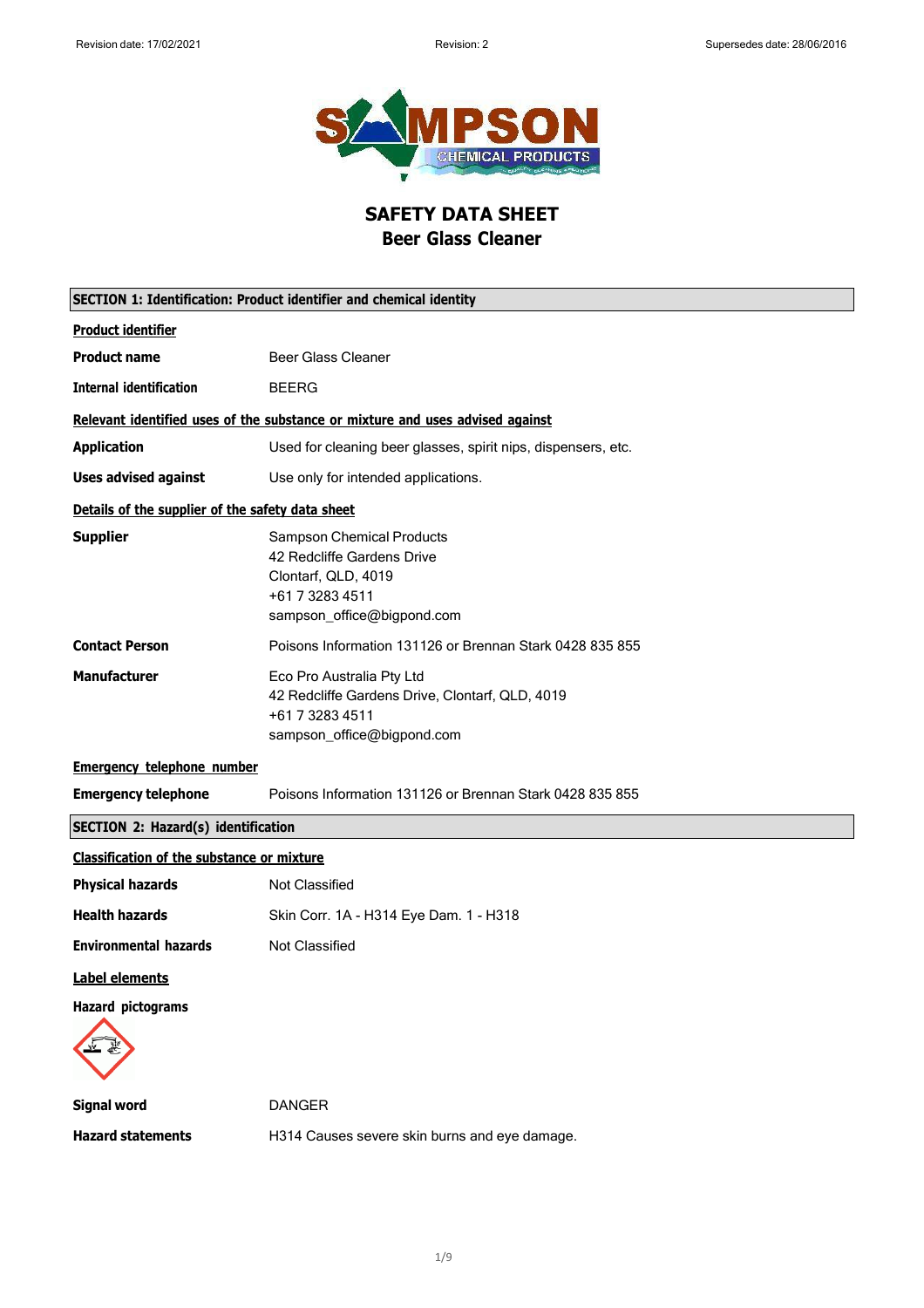**1-10%**

## **Beer Glass Cleaner**

| <b>Precautionary statements</b> | P260 Do not breathe vapour/spray.<br>P264 Wash contaminated skin thoroughly after handling.<br>P280 Wear protective gloves/ protective clothing/ eye protection/ face protection.<br>P301+P330+P331 IF SWALLOWED: Rinse mouth. Do NOT induce vomiting.<br>P303+P361+P353 IF ON SKIN (or hair): Take off immediately all contaminated clothing.<br>Rinse skin with water/ shower.<br>P304+P340 IF INHALED: Remove victim to fresh air and keep at rest in a position<br>comfortable for breathing.<br>P305+P351+P338 IF IN EYES: Rinse cautiously with water for several minutes. Remove<br>contact lenses, if present and easy to do. Continue rinsing.<br>P310 Immediately call a POISON CENTER or doctor/ physician.<br>P321 Specific treatment (see medical advice on this label).<br>P363 Wash contaminated clothing before reuse.<br>P405 Store locked up.<br>P501 Dispose of contents/ container in accordance with national regulations. |
|---------------------------------|-------------------------------------------------------------------------------------------------------------------------------------------------------------------------------------------------------------------------------------------------------------------------------------------------------------------------------------------------------------------------------------------------------------------------------------------------------------------------------------------------------------------------------------------------------------------------------------------------------------------------------------------------------------------------------------------------------------------------------------------------------------------------------------------------------------------------------------------------------------------------------------------------------------------------------------------------|
| <b>Contains</b>                 | Caustic Soda, Sodium Metasilicate Pentahydrate                                                                                                                                                                                                                                                                                                                                                                                                                                                                                                                                                                                                                                                                                                                                                                                                                                                                                                  |

### **Other hazards**

This product does not contain any substances classified as PBT (persistent, bioaccumulative and toxic) or vPvB (very persistent and very bioaccumulative).

# **SECTION 3: Composition and information on ingredients Mixtures Caustic Soda** CAS number: 1310-73-2 **10-30%**

### **Sodium Metasilicate Pentahydrate**

CAS number: 10213-79-3

### **SECTION 4: First aid measures**

## **Description of first aid measures**

| <b>General information</b>                                   | Get medical attention if any discomfort continues. Show this Safety Data Sheet to the medical<br>personnel. Chemical burns must be treated by a physician.                                                                                                                                                                                 |  |
|--------------------------------------------------------------|--------------------------------------------------------------------------------------------------------------------------------------------------------------------------------------------------------------------------------------------------------------------------------------------------------------------------------------------|--|
| <b>Inhalation</b>                                            | Move affected person to fresh air and keep warm and at rest in a position comfortable for<br>breathing. Maintain an open airway. Loosen tight clothing such as collar, tie or belt. Rinse<br>nose and mouth with water. Never give anything by mouth to an unconscious person. Get<br>medical attention if symptoms are severe or persist. |  |
| <b>Ingestion</b>                                             | Rinse mouth thoroughly with water. Give a few small glasses of water or milk to drink. Stop if<br>the affected person feels sick as vomiting may be dangerous. Get medical attention.                                                                                                                                                      |  |
| <b>Skin Contact</b>                                          | It is important to remove the substance from the skin immediately. Rinse immediately with<br>plenty of water. Continue to rinse for at least 15 minutes and get medical attention. Chemical<br>burns must be treated by a physician.                                                                                                       |  |
| Eye contact                                                  | Rinse immediately with plenty of water. Do not rub eye. Remove any contact lenses and open<br>eyelids wide apart. Continue to rinse for at least 15 minutes and get medical attention.                                                                                                                                                     |  |
| <b>Protection of first aiders</b>                            | It may be dangerous for first aid personnel to carry out mouth-to-mouth resuscitation.                                                                                                                                                                                                                                                     |  |
| Moot immertant cummtemes and effects, heth acute and delayed |                                                                                                                                                                                                                                                                                                                                            |  |

#### **Most important symptoms and effects, both acute and delayed**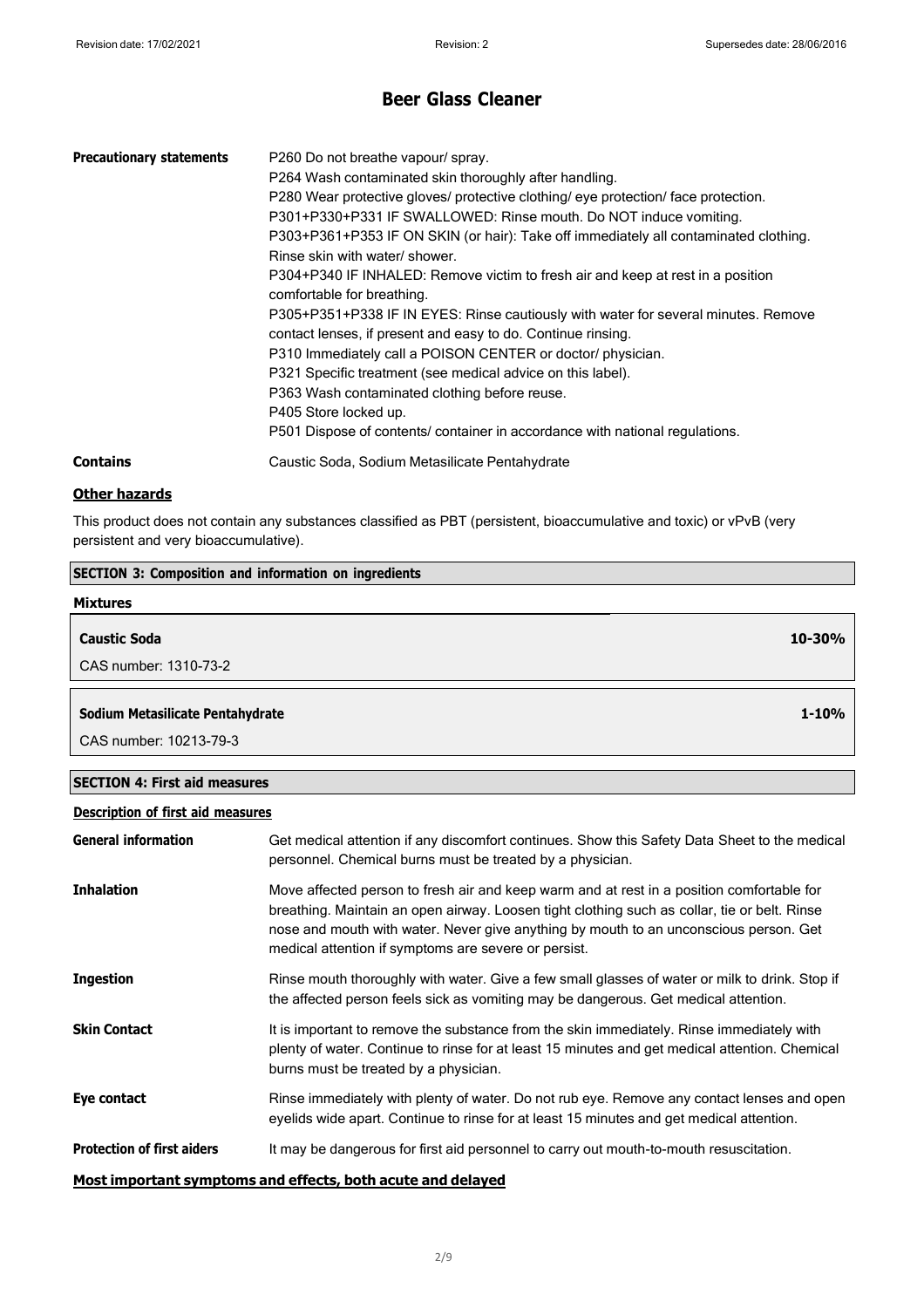| <b>General information</b>                            | The severity of the symptoms described will vary dependent on the concentration and the<br>length of exposure.                                                                                                                                                                                                                                                                                                                                                                                                                                                                                                                                              |
|-------------------------------------------------------|-------------------------------------------------------------------------------------------------------------------------------------------------------------------------------------------------------------------------------------------------------------------------------------------------------------------------------------------------------------------------------------------------------------------------------------------------------------------------------------------------------------------------------------------------------------------------------------------------------------------------------------------------------------|
| <b>Inhalation</b>                                     | A single exposure may cause the following adverse effects: Corrosive to the respiratory tract.<br>Symptoms following overexposure may include the following: Severe irritation of nose and<br>throat.                                                                                                                                                                                                                                                                                                                                                                                                                                                       |
| <b>Ingestion</b>                                      | May cause chemical burns in mouth, oesophagus and stomach. Symptoms following<br>overexposure may include the following: Severe stomach pain. Nausea, vomiting.                                                                                                                                                                                                                                                                                                                                                                                                                                                                                             |
| Skin contact                                          | Causes severe burns. Symptoms following overexposure may include the following: Pain or<br>irritation. Redness. Blistering may occur.                                                                                                                                                                                                                                                                                                                                                                                                                                                                                                                       |
| Eye contact                                           | Causes serious eye damage. Symptoms following overexposure may include the following:<br>Pain. Profuse watering of the eyes. Redness.                                                                                                                                                                                                                                                                                                                                                                                                                                                                                                                       |
|                                                       | Indication of any immediate medical attention and special treatment needed                                                                                                                                                                                                                                                                                                                                                                                                                                                                                                                                                                                  |
| Notes for the doctor                                  | Treat symptomatically.                                                                                                                                                                                                                                                                                                                                                                                                                                                                                                                                                                                                                                      |
| <b>SECTION 5: Firefighting measures</b>               |                                                                                                                                                                                                                                                                                                                                                                                                                                                                                                                                                                                                                                                             |
| <b>Extinguishing media</b>                            |                                                                                                                                                                                                                                                                                                                                                                                                                                                                                                                                                                                                                                                             |
| Suitable extinguishing media                          | The product is not flammable. Extinguish with alcohol-resistant foam, carbon dioxide, dry<br>powder or water fog. Use fire-extinguishing media suitable for the surrounding fire.                                                                                                                                                                                                                                                                                                                                                                                                                                                                           |
| <b>Unsuitable extinguishing</b><br>media              | Do not use water jet as an extinguisher, as this will spread the fire.                                                                                                                                                                                                                                                                                                                                                                                                                                                                                                                                                                                      |
| Special hazards arising from the substance or mixture |                                                                                                                                                                                                                                                                                                                                                                                                                                                                                                                                                                                                                                                             |
| <b>Specific hazards</b>                               | Containers can burst violently or explode when heated, due to excessive pressure build-up.<br>Severe corrosive hazard. Water used for fire extinguishing, which has been in contact with the<br>product, may be corrosive.                                                                                                                                                                                                                                                                                                                                                                                                                                  |
| <b>Hazardous combustion</b><br>products               | Thermal decomposition or combustion products may include the following substances: Very<br>toxic or corrosive gases or vapours.                                                                                                                                                                                                                                                                                                                                                                                                                                                                                                                             |
| <b>Advice for firefighters</b>                        |                                                                                                                                                                                                                                                                                                                                                                                                                                                                                                                                                                                                                                                             |
| <b>Protective actions during</b><br>firefighting      | Avoid breathing fire gases or vapours. Evacuate area. Keep upwind to avoid inhalation of<br>gases, vapours, fumes and smoke. Cool containers exposed to heat with water spray and<br>remove them from the fire area if it can be done without risk. Cool containers exposed to<br>flames with water until well after the fire is out. If a leak or spill has not ignited, use water<br>spray to disperse vapours and protect men stopping the leak. Avoid discharge to the aquatic<br>environment. Control run-off water by containing and keeping it out of sewers and<br>watercourses. If risk of water pollution occurs, notify appropriate authorities. |
| Special protective equipment<br>for firefighters      | Regular protection may not be safe. Wear chemical protective suit. Wear positive-pressure<br>self-contained breathing apparatus (SCBA) and appropriate protective clothing. Firefighter's<br>clothing conforming to Australia/New Zealand Standards AS/NZS 4967 (for clothing) AS/NZS<br>1801 (for helmets), AS/NZS 4821 (for protective boots), AS/NZS 1801 (for protective gloves)<br>will provide a basic level of protection for chemical incidents.                                                                                                                                                                                                    |
| <b>Hazchem Code</b>                                   | 2X                                                                                                                                                                                                                                                                                                                                                                                                                                                                                                                                                                                                                                                          |
| <b>SECTION 6: Accidental release measures</b>         |                                                                                                                                                                                                                                                                                                                                                                                                                                                                                                                                                                                                                                                             |

**Personal precautions, protective equipment and emergency procedures**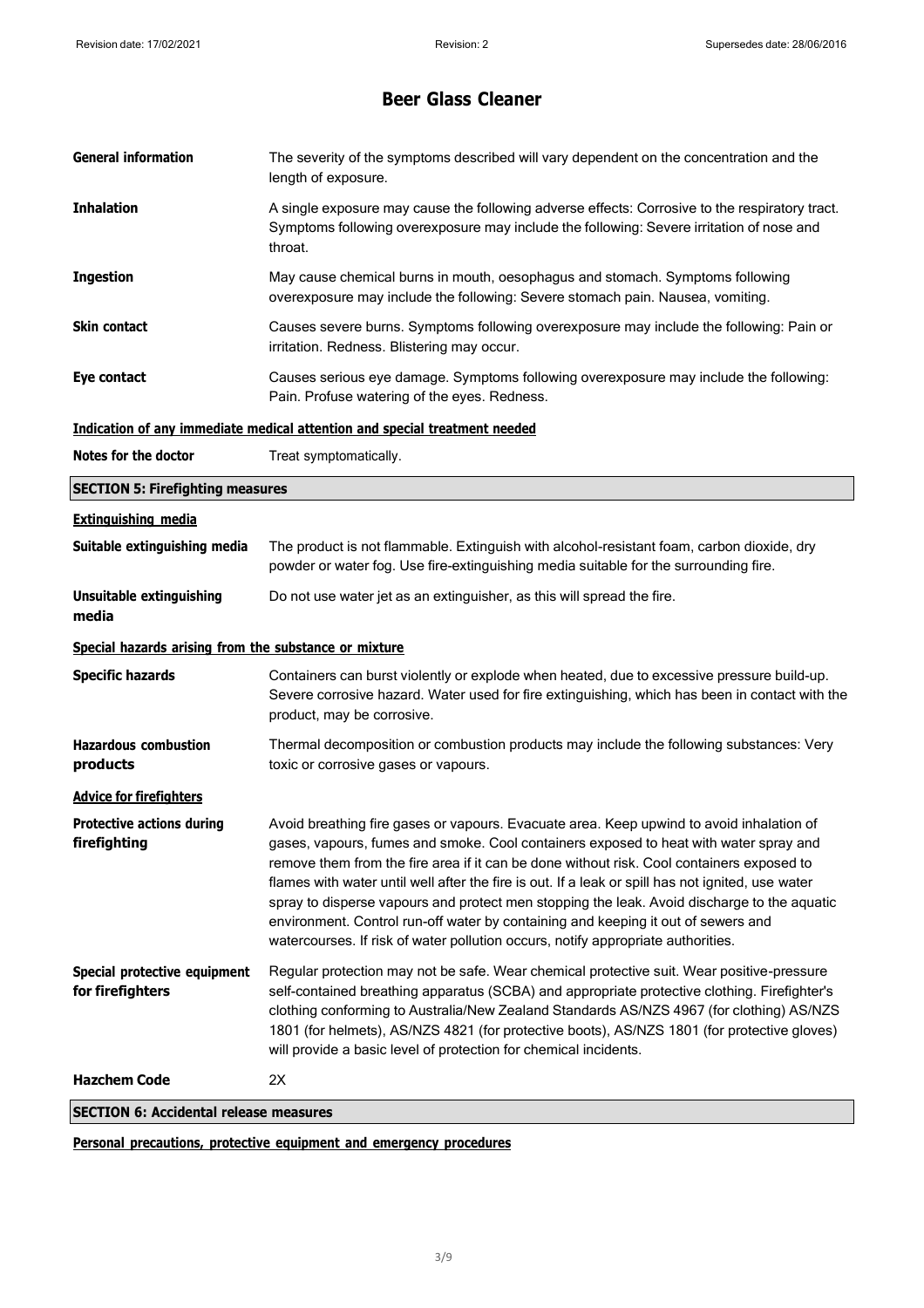| <b>Personal precautions</b>                                                                                                   | Wear protective clothing as described in Section 8 of this safety data sheet. No action shall be<br>taken without appropriate training or involving any personal risk. Avoid inhalation of dust and<br>vapours. Use suitable respiratory protection if ventilation is inadequate. Avoid contact with<br>skin and eyes.                                                                                                                                                                                                                                                                                                                                                                                       |  |  |
|-------------------------------------------------------------------------------------------------------------------------------|--------------------------------------------------------------------------------------------------------------------------------------------------------------------------------------------------------------------------------------------------------------------------------------------------------------------------------------------------------------------------------------------------------------------------------------------------------------------------------------------------------------------------------------------------------------------------------------------------------------------------------------------------------------------------------------------------------------|--|--|
| <b>Environmental precautions</b>                                                                                              |                                                                                                                                                                                                                                                                                                                                                                                                                                                                                                                                                                                                                                                                                                              |  |  |
| <b>Environmental precautions</b>                                                                                              | The product may affect the acidity (pH) of water which may have hazardous effects on aquatic<br>organisms. Avoid discharge to the aquatic environment.                                                                                                                                                                                                                                                                                                                                                                                                                                                                                                                                                       |  |  |
| Methods and material for containment and cleaning up                                                                          |                                                                                                                                                                                                                                                                                                                                                                                                                                                                                                                                                                                                                                                                                                              |  |  |
| Methods for cleaning up                                                                                                       | Wear protective clothing as described in Section 8 of this safety data sheet. Clear up spills<br>immediately and dispose of waste safely. This product is corrosive. Small Spillages: Collect<br>spillage. Large Spillages: Absorb spillage with non-combustible, absorbent material. The<br>contaminated absorbent may pose the same hazard as the spilled material. Collect and place<br>in suitable waste disposal containers and seal securely. Label the containers containing waste<br>and contaminated materials and remove from the area as soon as possible. Flush<br>contaminated area with plenty of water. Wash thoroughly after dealing with a spillage. For<br>waste disposal, see Section 13. |  |  |
| Reference to other sections                                                                                                   |                                                                                                                                                                                                                                                                                                                                                                                                                                                                                                                                                                                                                                                                                                              |  |  |
| <b>Reference to other sections</b>                                                                                            | For personal protection, see Section 8. See Section 11 for additional information on health<br>hazards. See Section 12 for additional information on ecological hazards. For waste disposal,<br>see Section 13.                                                                                                                                                                                                                                                                                                                                                                                                                                                                                              |  |  |
| SECTION 7: Handling and storage, including how the chemical may be safely used                                                |                                                                                                                                                                                                                                                                                                                                                                                                                                                                                                                                                                                                                                                                                                              |  |  |
| <b>Precautions for safe handling</b>                                                                                          |                                                                                                                                                                                                                                                                                                                                                                                                                                                                                                                                                                                                                                                                                                              |  |  |
| <b>Usage precautions</b>                                                                                                      | Read and follow manufacturer's recommendations. Wear protective clothing as described in<br>Section 8 of this safety data sheet. Keep away from food, drink and animal feeding stuffs.<br>Handle all packages and containers carefully to minimise spills. Keep container tightly sealed<br>when not in use. Avoid the formation of mists. This product is corrosive. Immediate first aid is<br>imperative. Do not handle until all safety precautions have been read and understood. Do not<br>handle broken packages without protective equipment. Do not reuse empty containers.                                                                                                                          |  |  |
| Advice on general<br>occupational hygiene                                                                                     | Wash promptly if skin becomes contaminated. Take off contaminated clothing and wash<br>before reuse. Wash contaminated clothing before reuse.                                                                                                                                                                                                                                                                                                                                                                                                                                                                                                                                                                |  |  |
| Conditions for safe storage, including any incompatibilities                                                                  |                                                                                                                                                                                                                                                                                                                                                                                                                                                                                                                                                                                                                                                                                                              |  |  |
| <b>Storage precautions</b>                                                                                                    | Store locked up. Keep only in the original container. Keep container tightly closed, in a cool,<br>well ventilated place. Keep containers upright. Protect containers from damage. Keep away<br>from food, drink and animal feeding stuffs. Store away from incompatible materials (see<br>Section 10).                                                                                                                                                                                                                                                                                                                                                                                                      |  |  |
| <b>Storage class</b>                                                                                                          | Corrosive storage.                                                                                                                                                                                                                                                                                                                                                                                                                                                                                                                                                                                                                                                                                           |  |  |
| Specific end use(s)                                                                                                           |                                                                                                                                                                                                                                                                                                                                                                                                                                                                                                                                                                                                                                                                                                              |  |  |
| Specific end use(s)                                                                                                           | The identified uses for this product are detailed in Section 1.                                                                                                                                                                                                                                                                                                                                                                                                                                                                                                                                                                                                                                              |  |  |
| <b>SECTION 8: Exposure controls and personal protection</b>                                                                   |                                                                                                                                                                                                                                                                                                                                                                                                                                                                                                                                                                                                                                                                                                              |  |  |
| <b>Control parameters</b><br><b>Occupational exposure limits</b><br><b>Caustic Soda</b><br>Ceiling value: 2 mg/m <sup>3</sup> |                                                                                                                                                                                                                                                                                                                                                                                                                                                                                                                                                                                                                                                                                                              |  |  |
| <b>Exposure controls</b>                                                                                                      |                                                                                                                                                                                                                                                                                                                                                                                                                                                                                                                                                                                                                                                                                                              |  |  |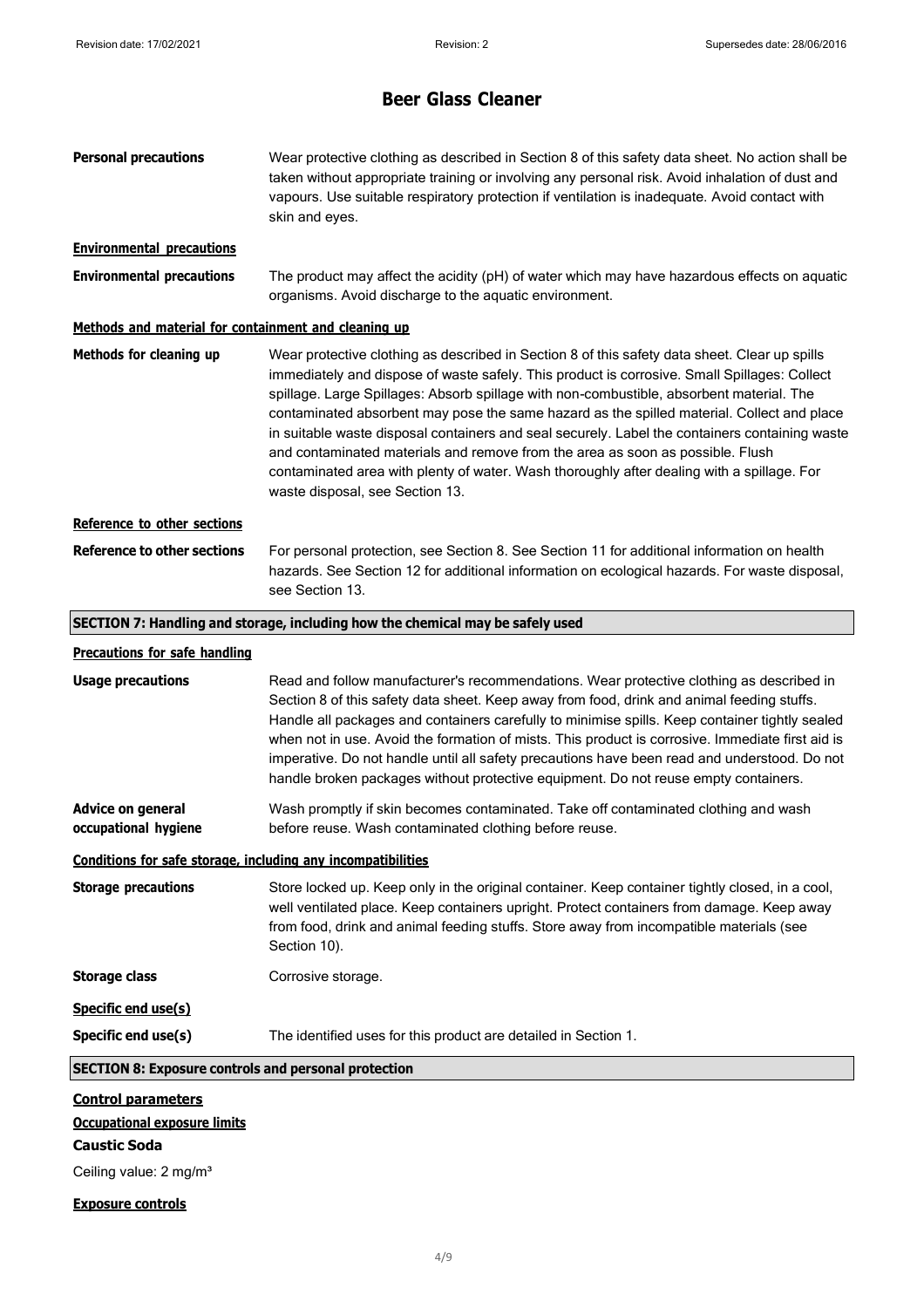#### **Protective equipment**







| <b>Appropriate engineering</b><br>controls | Provide adequate ventilation. Observe any occupational exposure limits for the product or<br>ingredients.                                                                                                                                                                                                                                                                                                                                                                                                                                                                                                           |
|--------------------------------------------|---------------------------------------------------------------------------------------------------------------------------------------------------------------------------------------------------------------------------------------------------------------------------------------------------------------------------------------------------------------------------------------------------------------------------------------------------------------------------------------------------------------------------------------------------------------------------------------------------------------------|
| Eye/face protection                        | Wear tight-fitting, chemical splash goggles or face shield. If inhalation hazards exist, a full-<br>face respirator may be required instead.                                                                                                                                                                                                                                                                                                                                                                                                                                                                        |
| <b>Hand protection</b>                     | Wear protective gloves. The most suitable glove should be chosen in consultation with the<br>glove supplier/manufacturer, who can provide information about the breakthrough time of the<br>glove material. To protect hands from chemicals, gloves should comply with Australia/New<br>Zealand Standard AS/NZS 2161. Considering the data specified by the glove manufacturer,<br>check during use that the gloves are retaining their protective properties and change them as<br>soon as any deterioration is detected. Frequent changes are recommended.                                                        |
| Other skin and body<br>protection          | Wear appropriate clothing to prevent any possibility of skin contact.                                                                                                                                                                                                                                                                                                                                                                                                                                                                                                                                               |
| <b>Hygiene measures</b>                    | Wash hands thoroughly after handling. Wash at the end of each work shift and before eating,<br>smoking and using the toilet. Do not eat, drink or smoke when using this product.                                                                                                                                                                                                                                                                                                                                                                                                                                    |
| <b>Respiratory protection</b>              | Ensure all respiratory protective equipment is suitable for its intended use and complies with<br>Australia/New Zealand Standard AS/NZS 1716. Check that the respirator fits tightly and the<br>filter is changed regularly. Gas and combination filter cartridges should comply with<br>Australia/New Zealand Standard AS/NZS 1716. Full face mask respirators with replaceable<br>filter cartridges should comply with Australia/New Zealand Standard AS/NZS 1716. Half mask<br>and quarter mask respirators with replaceable filter cartridges should comply with<br>Australia/New Zealand Standard AS/NZS 1716. |
| <b>Environmental exposure</b><br>controls  | Keep container tightly sealed when not in use. Emissions from ventilation or work process<br>equipment should be checked to ensure they comply with the requirements of environmental<br>protection legislation. In some cases, fume scrubbers, filters or engineering modifications to<br>the process equipment will be necessary to reduce emissions to acceptable levels.                                                                                                                                                                                                                                        |

## **SECTION 9: Physical and chemical properties**

### **Information on basic physical and chemical properties**

| <b>Appearance</b>       | Clear liquid.            |
|-------------------------|--------------------------|
| <b>Colour</b>           | Water-white.             |
| Odour                   | No characteristic odour. |
| рH                      | >12                      |
| <b>Specific Gravity</b> | 1.09                     |
|                         |                          |

### **SECTION 10: Stability and reactivity**

| <b>Reactivity</b>                            | Reacts violently with acids.                                                                                           |
|----------------------------------------------|------------------------------------------------------------------------------------------------------------------------|
| <b>Stability</b>                             | Stable at normal ambient temperatures and when used as recommended. Stable under the<br>prescribed storage conditions. |
| <b>Possibility of hazardous</b><br>reactions | Acids.                                                                                                                 |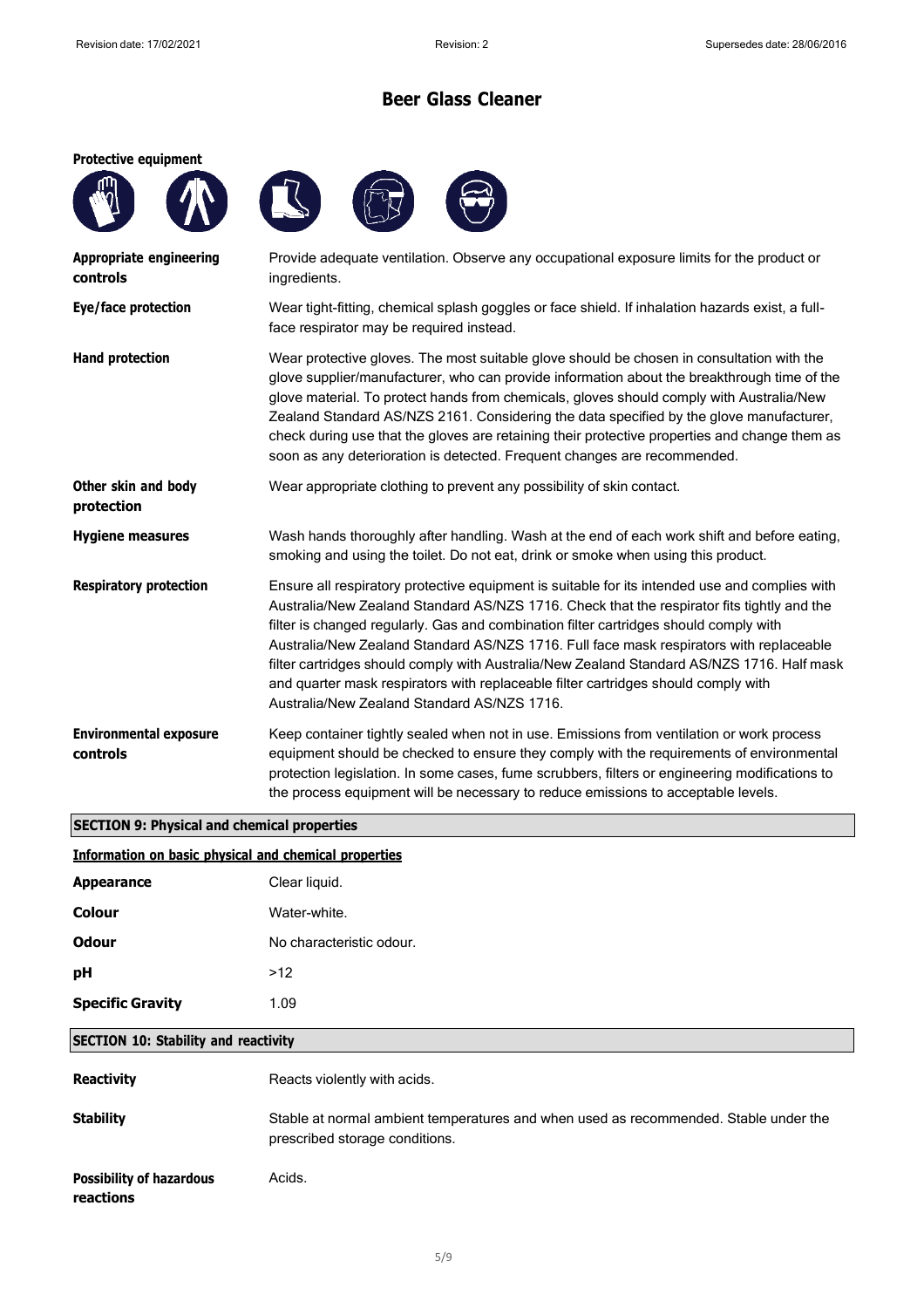| <b>Conditions to avoid</b>                                                            | No specific requirements are anticipated under normal conditions of use.                                                                                                  |  |
|---------------------------------------------------------------------------------------|---------------------------------------------------------------------------------------------------------------------------------------------------------------------------|--|
| <b>Materials to avoid</b>                                                             | Avoid contact with acids. Metals                                                                                                                                          |  |
| <b>Hazardous decomposition</b><br>products                                            | Does not decompose when used and stored as recommended. Thermal decomposition or<br>combustion products may include the following substances: Corrosive gases or vapours. |  |
| <b>SECTION 11: Toxicological information</b>                                          |                                                                                                                                                                           |  |
| <b>Information on toxicological effects</b>                                           |                                                                                                                                                                           |  |
| <b>Acute toxicity - oral</b><br>Notes (oral LD <sub>50</sub> )                        | Based on available data the classification criteria are not met.                                                                                                          |  |
| ATE oral (mg/kg)                                                                      | 84,700.0                                                                                                                                                                  |  |
| <b>Acute toxicity - dermal</b><br>Notes (dermal LD <sub>50</sub> )                    | Based on available data the classification criteria are not met.                                                                                                          |  |
| <b>Acute toxicity - inhalation</b><br>Notes (inhalation LCso)                         | Based on available data the classification criteria are not met.                                                                                                          |  |
| <b>Skin corrosion/irritation</b><br>Animal data                                       | Skin Corr. 1A - H314 Causes severe burns.                                                                                                                                 |  |
| Serious eye damage/irritation                                                         | <b>Serious eye damage/irritation</b> Eye Dam. 1 - H318 Corrosive to skin. Corrosivity to eyes is assumed.                                                                 |  |
| <b>Respiratory sensitisation</b><br><b>Respiratory sensitisation</b>                  | Based on available data the classification criteria are not met.                                                                                                          |  |
| <b>Skin sensitisation</b><br><b>Skin sensitisation</b>                                | Based on available data the classification criteria are not met.                                                                                                          |  |
| Germ cell mutagenicity<br>Genotoxicity - in vitro                                     | Based on available data the classification criteria are not met.                                                                                                          |  |
| Carcinogenicity<br><b>Carcinogenicity</b>                                             | Based on available data the classification criteria are not met.                                                                                                          |  |
| <b>IARC</b> carcinogenicity                                                           | None of the ingredients are listed or exempt.                                                                                                                             |  |
| <b>Reproductive toxicity</b>                                                          | Reproductive toxicity - fertility Based on available data the classification criteria are not met.                                                                        |  |
| <b>Reproductive toxicity -</b><br>development                                         | Based on available data the classification criteria are not met.                                                                                                          |  |
| Specific target organ toxicity - single exposure<br><b>STOT - single exposure</b>     | Not classified as a specific target organ toxicant after a single exposure.                                                                                               |  |
| Specific target organ toxicity - repeated exposure<br><b>STOT - repeated exposure</b> | Not classified as a specific target organ toxicant after repeated exposure.                                                                                               |  |
| <b>Aspiration hazard</b><br><b>Aspiration hazard</b>                                  | Based on available data the classification criteria are not met.                                                                                                          |  |
| <b>General information</b>                                                            | The severity of the symptoms described will vary dependent on the concentration and the<br>length of exposure.                                                            |  |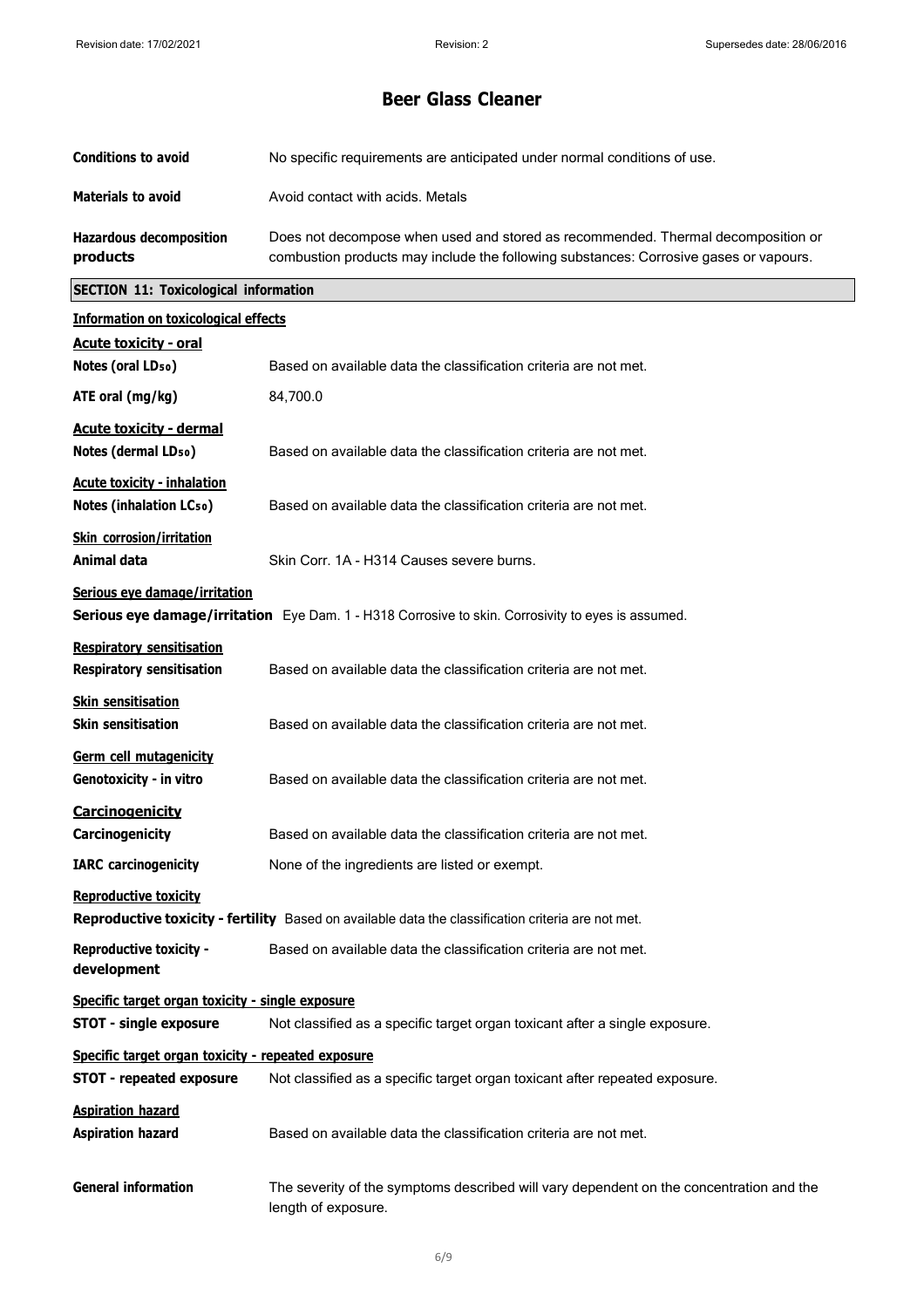| <b>Inhalation</b>                          | Corrosive to the respiratory tract. Symptoms following overexposure may include the<br>following: Severe irritation of nose and throat.                                                                                                                                                                                                                                                                                                                                                                                   |  |
|--------------------------------------------|---------------------------------------------------------------------------------------------------------------------------------------------------------------------------------------------------------------------------------------------------------------------------------------------------------------------------------------------------------------------------------------------------------------------------------------------------------------------------------------------------------------------------|--|
| <b>Ingestion</b>                           | May cause chemical burns in mouth, oesophagus and stomach. Symptoms following<br>overexposure may include the following: Severe stomach pain. Nausea, vomiting.                                                                                                                                                                                                                                                                                                                                                           |  |
| <b>Skin Contact</b>                        | Causes severe burns. Symptoms following overexposure may include the following: Pain or<br>irritation. Redness. Blistering may occur.                                                                                                                                                                                                                                                                                                                                                                                     |  |
| Eye contact                                | Causes serious eye damage. Symptoms following overexposure may include the following:<br>Pain. Profuse watering of the eyes. Redness.                                                                                                                                                                                                                                                                                                                                                                                     |  |
| <b>Route of exposure</b>                   | Ingestion Inhalation Skin and/or eye contact                                                                                                                                                                                                                                                                                                                                                                                                                                                                              |  |
| <b>Target Organs</b>                       | No specific target organs known.                                                                                                                                                                                                                                                                                                                                                                                                                                                                                          |  |
| <b>SECTION 12: Ecological information</b>  |                                                                                                                                                                                                                                                                                                                                                                                                                                                                                                                           |  |
| <b>Ecotoxicity</b>                         | Not regarded as dangerous for the environment. However, large or frequent spills may have<br>hazardous effects on the environment.                                                                                                                                                                                                                                                                                                                                                                                        |  |
| <b>Toxicity</b>                            | Based on available data the classification criteria are not met.                                                                                                                                                                                                                                                                                                                                                                                                                                                          |  |
| Persistence and degradability              |                                                                                                                                                                                                                                                                                                                                                                                                                                                                                                                           |  |
|                                            | Persistence and degradability The degradability of the product is not known.                                                                                                                                                                                                                                                                                                                                                                                                                                              |  |
| <b>Bioaccumulative potential</b>           |                                                                                                                                                                                                                                                                                                                                                                                                                                                                                                                           |  |
| <b>Bioaccumulative Potential</b>           | No data available on bioaccumulation.                                                                                                                                                                                                                                                                                                                                                                                                                                                                                     |  |
| <b>Mobility in soil</b>                    |                                                                                                                                                                                                                                                                                                                                                                                                                                                                                                                           |  |
| <b>Mobility</b>                            | No data available.                                                                                                                                                                                                                                                                                                                                                                                                                                                                                                        |  |
| Other adverse effects                      |                                                                                                                                                                                                                                                                                                                                                                                                                                                                                                                           |  |
| <b>Other adverse effects</b>               | None known.                                                                                                                                                                                                                                                                                                                                                                                                                                                                                                               |  |
| <b>SECTION 13: Disposal considerations</b> |                                                                                                                                                                                                                                                                                                                                                                                                                                                                                                                           |  |
| <b>Waste treatment methods</b>             |                                                                                                                                                                                                                                                                                                                                                                                                                                                                                                                           |  |
| <b>General information</b>                 | The generation of waste should be minimised or avoided wherever possible. Reuse or recycle<br>products wherever possible. This material and its container must be disposed of in a safe<br>way. When handling waste, the safety precautions applying to handling of the product should<br>be considered. Care should be taken when handling emptied containers that have not been<br>thoroughly cleaned or rinsed out. Empty containers or liners may retain some product<br>residues and hence be potentially hazardous. |  |
| <b>Disposal methods</b>                    | Dispose of surplus products and those that cannot be recycled via a licensed waste disposal<br>contractor. Waste, residues, empty containers, discarded work clothes and contaminated<br>cleaning materials should be collected in designated containers, labelled with their contents.<br>Incineration or landfill should only be considered when recycling is not feasible.                                                                                                                                             |  |
| <b>SECTION 14: Transport information</b>   |                                                                                                                                                                                                                                                                                                                                                                                                                                                                                                                           |  |
| <b>UN number</b>                           |                                                                                                                                                                                                                                                                                                                                                                                                                                                                                                                           |  |
| UN No. (ADG)                               | 1760                                                                                                                                                                                                                                                                                                                                                                                                                                                                                                                      |  |
| UN No. (IMDG)                              | 1760                                                                                                                                                                                                                                                                                                                                                                                                                                                                                                                      |  |
| UN No. (ICAO)                              | 1760                                                                                                                                                                                                                                                                                                                                                                                                                                                                                                                      |  |
| <b>UN proper shipping name</b>             |                                                                                                                                                                                                                                                                                                                                                                                                                                                                                                                           |  |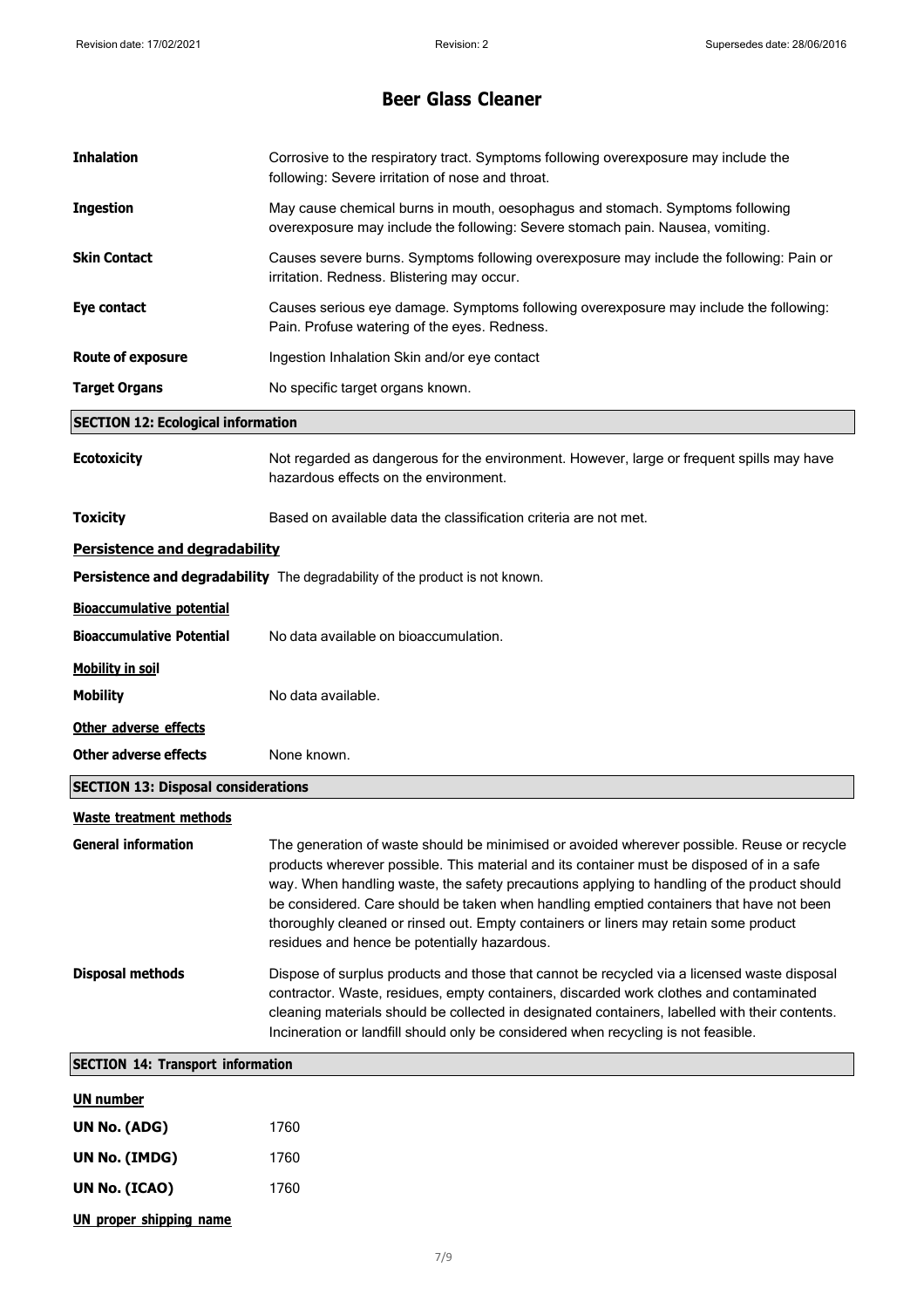**Proper shipping name (ADG)** CORROSIVE LIQUID, N.O.S. (CONTAINS Caustic Soda, Sodium Metasilicate Pentahydrate) **Proper shipping name (IMDG)** CORROSIVE LIQUID, N.O.S. (CONTAINS Caustic Soda, Sodium Metasilicate Pentahydrate)

**Proper shipping name (ICAO)** CORROSIVE LIQUID, N.O.S. (CONTAINS Caustic Soda, Sodium Metasilicate Pentahydrate)

#### **Transport hazard class(es)**

| <b>ADG class</b>           | 8              |
|----------------------------|----------------|
| ADG classification code    | C <sub>9</sub> |
| <b>ADG label</b>           | 8              |
| <b>IMDG class</b>          | 8              |
| <b>ICAO class/division</b> | 8              |

**Transport labels**



#### **Packing group**

| ADG packing group  | Ш |
|--------------------|---|
| IMDG packing group | Ш |
| ICAO packing group | Ш |

#### **Environmental hazards**

**Environmentally hazardous substance/marine pollutant** No.

|--|

| <b>EmS</b>          | $F-A, S-B$ |
|---------------------|------------|
| <b>Hazchem Code</b> | 2Х         |

**Transport in bulk according to** Not applicable. **Annex II of MARPOL 73/78 and the IBC Code**

**SECTION 15: Regulatory information**

### **Inventories**

#### **Australia - AICS**

None of the ingredients are listed or exempt.

#### **SECTION 16: Any other relevant information**

| <b>Training advice</b> | Only trained personnel should use this material. |
|------------------------|--------------------------------------------------|
| <b>Revision date</b>   | 17/02/2021                                       |
| <b>Revision</b>        | 2                                                |
| Supersedes date        | 28/06/2016                                       |
| SDS No.                | 4639                                             |